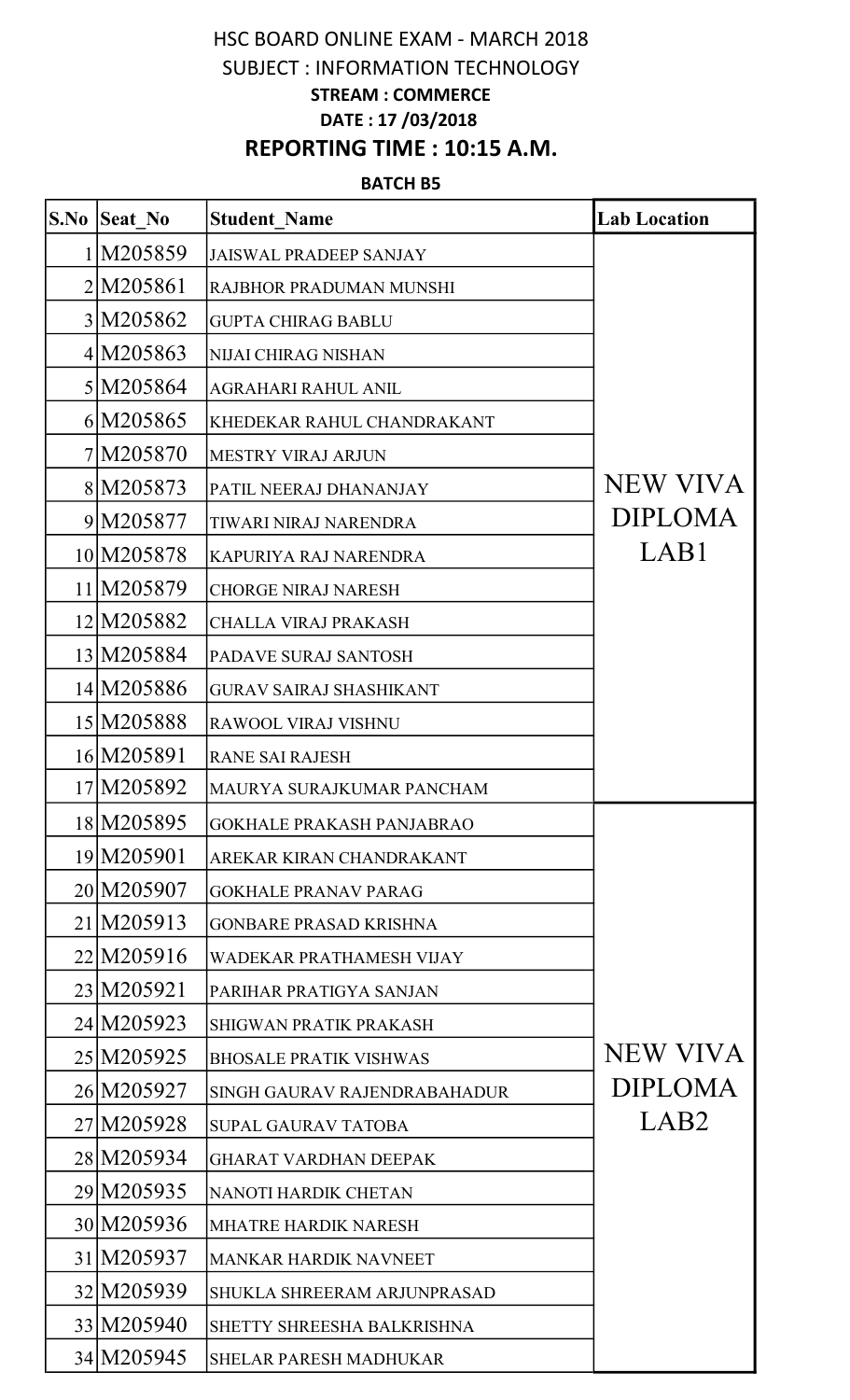| 35 M205947 | <b>SAWANT SHREYA SANDEEP</b>       |                 |
|------------|------------------------------------|-----------------|
| 36 M205948 | <b>JADHAV SHREYA SUDESH</b>        |                 |
| 37 M205949 | <b>SHETTY SHREYASH RAJESH</b>      |                 |
| 38 M205950 | <b>JOSHI BHARGAV ARVINDBHAI</b>    |                 |
| 39 M205952 | <b>GURAV BHARGAV DEEPAK</b>        |                 |
| 40 M205958 | RAJBHAR TRIKUNSH VIKRAMPRASAD      |                 |
| 41 M205959 | <b>KHARWAR PRINCE SHRIKANT</b>     |                 |
| 42 M205960 | <b>WADKAR SHRIPAD DINESH</b>       | <b>NEW VIVA</b> |
| 43 M205961 | VAISHNAV RISHIT HASMUKH            | <b>DIPLOMA</b>  |
| 44 M205962 | <b>KAREKAR GRISHMA VIKAS</b>       | LAB3            |
| 45 M205963 | KUMMARI ARITHA VENKATARAMULU       |                 |
| 46 M205964 | <b>SOLANKI HRITHIK KAILASH</b>     |                 |
| 47 M205965 | POOJARI PRITI GANESH               |                 |
| 48 M205967 | <b>KARMOKAR RIYA DILIP</b>         |                 |
| 49 M205968 | VAISHNAV RIYA HASMUKH              |                 |
| 50 M205973 | SHAIKH NURJAHAN MOHAMMAD MOKIM     |                 |
| 51 M205974 | VIASHWAKARMA ROHIT SHRIKANT        |                 |
| 52 M205975 | KHETANI ARMAN ANWARBHAI            |                 |
| 53 M205977 | PATEL CHARMIBEN DINESHBHAI         |                 |
| 54 M205979 | <b>BELEL APARNA AJAY</b>           |                 |
| 55 M205980 | <b>SUTHAR PURNIMA GOPAL</b>        |                 |
| 56 M205982 | <b>KANOJIYA ROHIT GHURBEN</b>      |                 |
| 57 M205983 | YANNAWAR ROHITKUMAR RAMESH         |                 |
| 58 M205984 | <b>KESARKAR ROSHAN RAMESH</b>      |                 |
| 59 M205986 | <b>DSOUZA HARRIET DONALD</b>       | NEW VIVA        |
| 60 M205988 | <b>SANYAS HARSH ANANT</b>          | <b>DIPLOMA</b>  |
| 61 M205989 | PARMAR HARSH RAJESH                | LAB4            |
| 62 M205990 | <b>GAWADE HARSH SURYAKANT</b>      |                 |
| 63 M205992 | MISHRA VARSHA VIRENDRA             |                 |
| 64 M205995 | <b>SHELAR HARSHADA PURUSHOTTAM</b> |                 |
| 65 M205996 | <b>SABNIS HARSHADA RAJENDRA</b>    |                 |
|            |                                    |                 |
| 66 M205999 | <b>BHAVAR HARSHAL SAINATH</b>      |                 |
| 67 M206002 | MHATRE HARSHALI HARISHCHANDRA      |                 |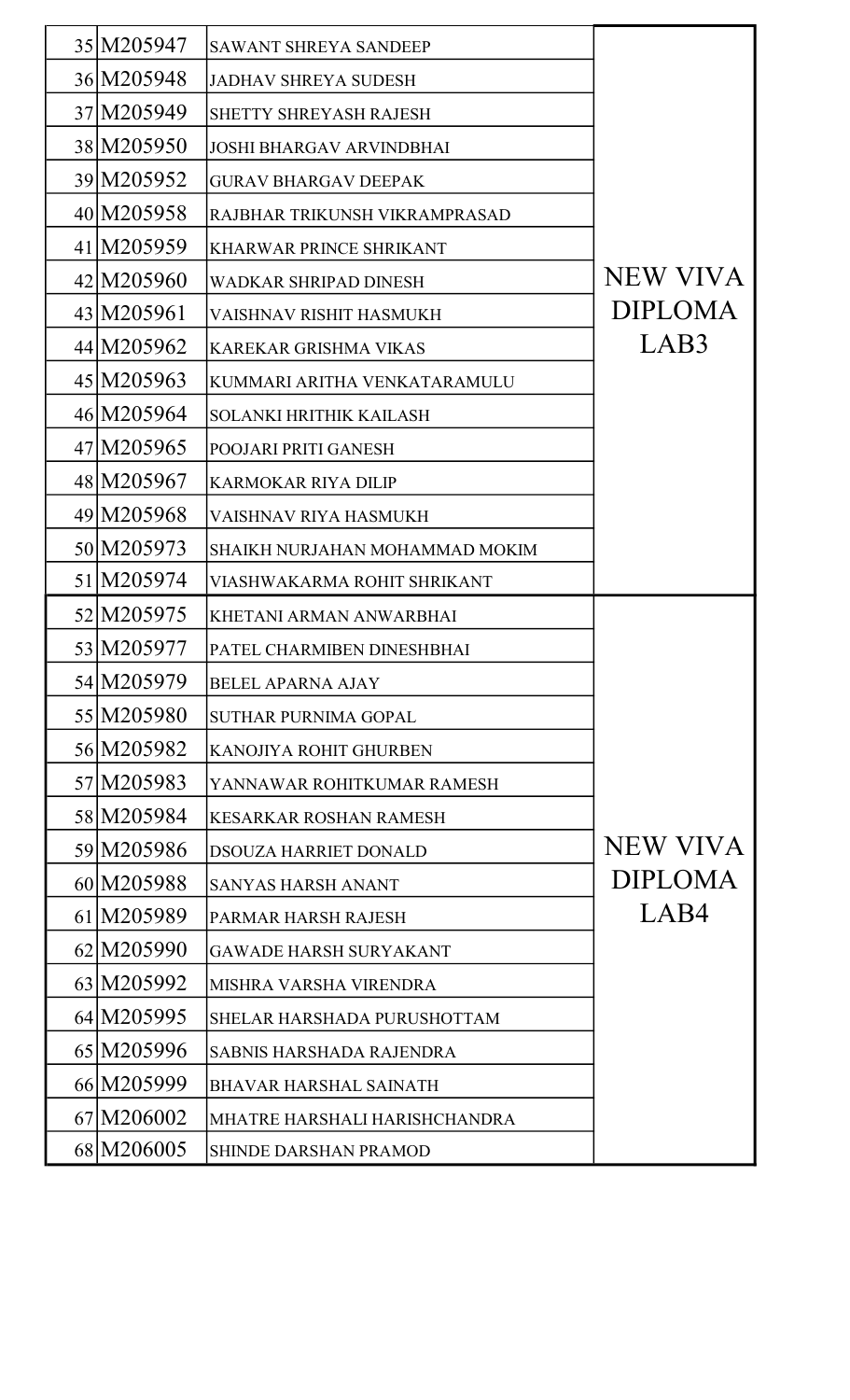| 69 M206007  | <b>JADHAV HARSHANGI MANOHAR</b>  |                  |
|-------------|----------------------------------|------------------|
| 70 M206009  | <b>VARTAK PARTH JITENDRA</b>     |                  |
| 71 M206017  | <b>BHATKAR MRUDULA AJIT</b>      |                  |
| 72 M206018  | DEDHIA FORUM CHAMPAK             |                  |
| 73 M206021  | PATANGE MRUNALEE NITIN           |                  |
| 74 M206023  | <b>GHADASHI RUPALI RAVINDRA</b>  |                  |
| 75 M206026  | <b>JAISWAL TRUPTI VINOD</b>      |                  |
| 76 M206031  | REVALE SHRUSHTI SANJAY           | <b>NEW VIVA</b>  |
| 77 M206032  | <b>DHADVE SHRUSHTI SURESH</b>    | <b>DIPLOMA</b>   |
| 78 M206036  | PANCHAL VRUTHIK PARESH           | LAB <sub>5</sub> |
| 79 M206040  | <b>NARKAR SHRUTI RAJESH</b>      |                  |
| 80 M206043  | PARKAR SHRUTI SANTOSH            |                  |
| 81 M206044  | SHINDE SHRUTI VISHWANATH         |                  |
| 82 M206045  | <b>MADADKAR RUTIK ARVIND</b>     |                  |
| 83 M206047  | KHEDEKAR RUTIK SANTOSH           |                  |
| 84 M206048  | MOHITE SHRUTIKA ARUN             |                  |
| 85 M206049  | <b>GUNDEKAR RUTIKA RAGHUNATH</b> |                  |
| 86 M206050  | DESHMUKH RUTUJA VINOD            |                  |
| 87 M206052  | PAWAR APURV ARUN                 |                  |
| 88 M206053  | <b>MARGAJ PURVA BAPU</b>         |                  |
| 89 M206055  | <b>SHINDE PURVA PRAKASH</b>      |                  |
| 90 M206056  | <b>MESHTE PURVA RAMAKANT</b>     |                  |
| 91 M206057  | PAWAR SHARVARI PRASHANT          |                  |
| 92 M206058  | KAWLI SHARVARI RAJESH            |                  |
| 93 M206059  | SOLANKI URVASHI BHUPENDRA        | NEW VIVA         |
| 94 M206064  | <b>SAWANT SARVESH SANTOSH</b>    | <b>DIPLOMA</b>   |
| 95 M206065  | <b>WAGHELA ARYAN PARESH</b>      | LAB6             |
| 96 M206066  | <b>JAIN TEJAS NARESH</b>         |                  |
| 97 M206068  | PANJWANI SADIK UMEDBHAI          |                  |
| 98 M206069  | KUSHWAHA SAGAR LAXMINARAYAN      |                  |
| 99 M206071  | PRADHANI SAKSHI NAGESH           |                  |
| 100 M206073 | PEDNEKAR SAKSHI SUMANT           |                  |
| 101 M206074 | <b>GAVANANG SALONI SHANTARAM</b> |                  |
| 102 M206075 | <b>BADAVATE SALONI VIDYADHAR</b> |                  |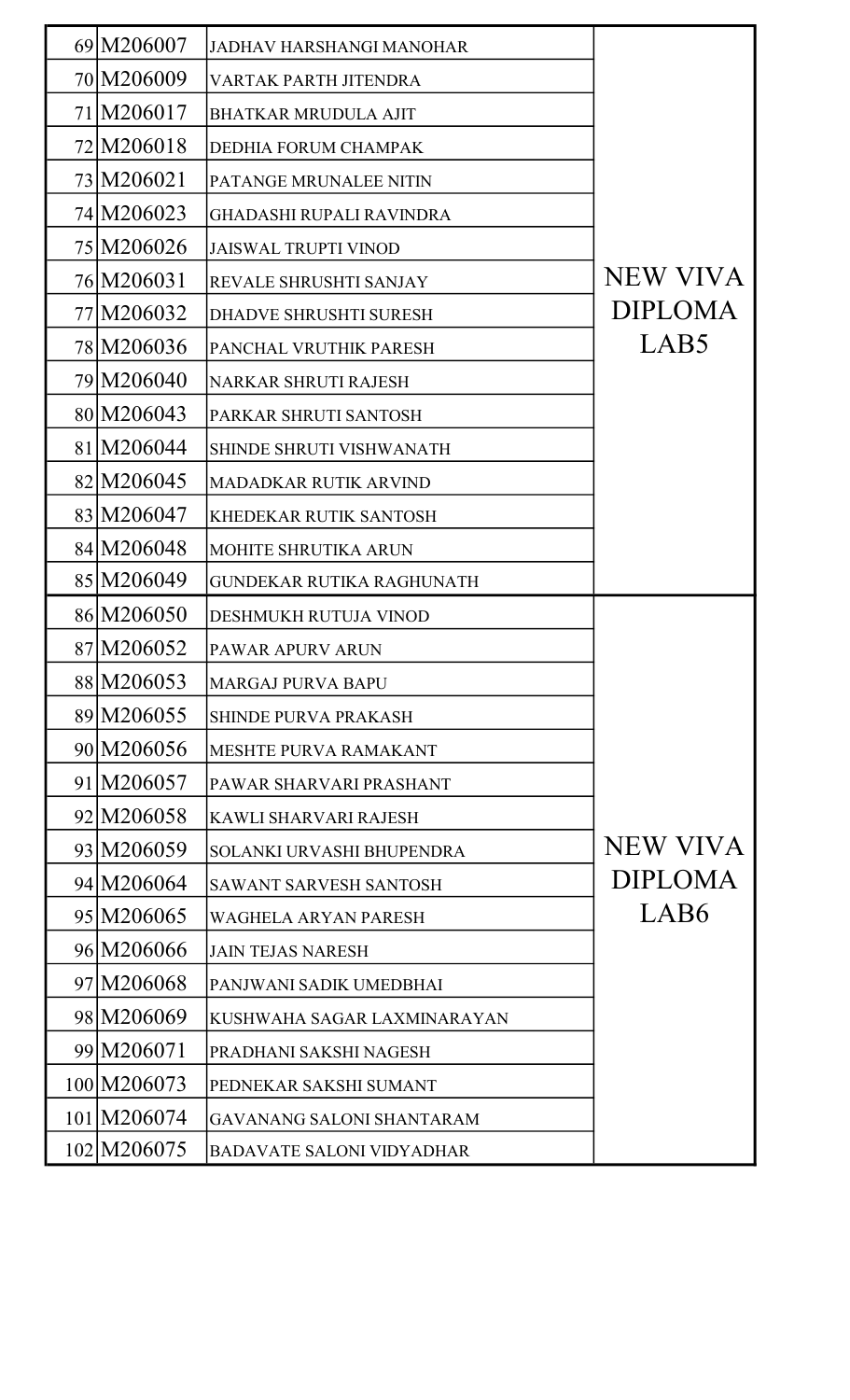| 103 M206081 | <b>THOMBARE SANDESH DILIP</b>       |                  |
|-------------|-------------------------------------|------------------|
| 104 M206085 | <b>GOVALKAR SANKET VIJAY</b>        |                  |
| 105 M206087 | <b>SHAIKH HASANRAZA ABBAS</b>       |                  |
| 106 M206090 | <b>DESHMUKH SAURABH BHAGWAT</b>     |                  |
| 107 M206091 | UPADHYAY SAURABH RAJKAMAL           |                  |
| 108 M206092 | <b>GUPTA AKASH AJAY</b>             |                  |
| 109 M206095 | <b>MORE ASHISH BABAN</b>            |                  |
| 110 M206103 | YADAV AMISH GANPAT                  | <b>NEW VIVA</b>  |
| 111 M206104 | <b>MEHTA HARSH JITENDRA</b>         | <b>DIPLOMA</b>   |
| 112M206105  | <b>JHA SUBHASH KAUSHAL</b>          | LAB7             |
| 113 M206118 | <b>WADHIA YASH RAVINDRA</b>         |                  |
| 114 M206120 | PATEL AYUSH RAVINDRA                |                  |
| 115 M206121 | <b>BIKA RAMESH RIKHIRAM</b>         |                  |
| 116 M206122 | <b>GANGAN YASH SANDESH</b>          |                  |
| 117 M206123 | LUHAR HARSH SANJAYKUMAR             |                  |
| 118 M206124 | PAWAR AKASH SANTOSH                 |                  |
| 119 M206126 | <b>JHA JIGNESH SHAILENDRA</b>       |                  |
| 120 M206127 | <b>SHAH MUKESH SHAMBHU</b>          |                  |
| 121 M206129 | RANA MANISH SINGH PURAN SINGH       |                  |
| 122 M206131 | <b>KHAIRE KASH SUDESH</b>           |                  |
| 123 M206134 | RAI UTKARSH UPENDRA                 |                  |
| 124 M206140 | KADAM VARSHA BHAGOJI                |                  |
| 125 M206141 | <b>MHATRE DISHA DEEPAK</b>          |                  |
| 126 M206144 | <b>GURAV AMISHA GANPAT</b>          |                  |
| 127 M206146 | CHURI RAKSHA JAYANT                 | NEW VIVA         |
| 128 M206147 | <b>GAWAD AMISHA JAYESH</b>          | <b>DIPLOMA</b>   |
| 129 M206150 | <b>JAIN HITISHA NARESH</b>          | LAB <sub>8</sub> |
| 130 M206151 | PATEL VARSHA PRAVIN                 |                  |
| 131 M206152 | <b>SINGH DIKSHA SANTOSH</b>         |                  |
| 132 M206158 | <b>SAWANT RISHABH RAJESH</b>        |                  |
| 133 M206159 | <b>SHAIKH ARSHAD MOHAMMADILIYAS</b> |                  |
| 134 M206160 | <b>GURAV HARSHAD PRAKASH</b>        |                  |
| 135 M206164 | <b>DANGE HARSHADA SANJAY</b>        |                  |
| 136 M206167 | <b>TIWARI VISHAL ANIL</b>           |                  |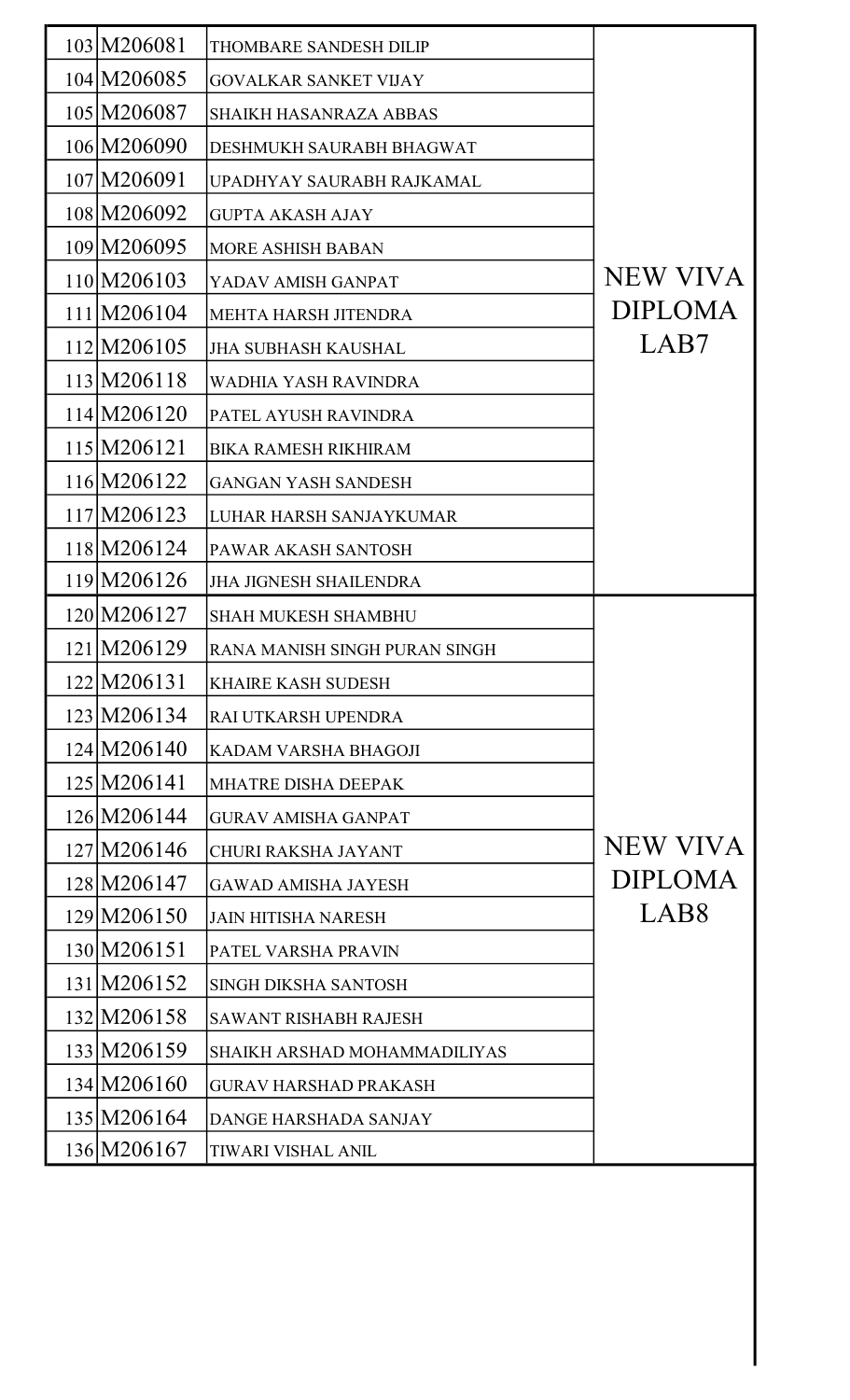| 137 M206170 | MAURYA VISHAL JAGATRAM           |                 |
|-------------|----------------------------------|-----------------|
| 138 M206172 | <b>SHAH PRAKSHAL NIKUNJ</b>      |                 |
| 139 M206173 | SHARMA VISHAL PARMATMA           |                 |
| 140 M206174 | PAWAR HARSHAL RAMESH             |                 |
| 141 M206175 | <b>KAVCHE VISHAL VIJAY</b>       |                 |
| 142 M206187 | <b>SINGH VAISHALI VINOD</b>      |                 |
| 143 M206192 | <b>TIWARI ROSHAN ANIL</b>        |                 |
| 144 M206194 | RAVAL DARSHAN JITENDRA           | <b>NEW VIVA</b> |
| 145 M206198 | <b>WALKE DARSHAN SADANAND</b>    | <b>DIPLOMA</b>  |
| 146 M206199 | <b>SAWANT ROSHAN SATISH</b>      | LAB9            |
| 147 M206208 | <b>CHAWAN NISHANT SHASHIKANT</b> |                 |
| 148 M206210 | <b>GURAV PRASHANT VISHVANATH</b> |                 |
| 149 M206211 | TRIPATHI SHANTANU PAPPU          |                 |
| 150 M206214 | <b>TALAPE TUSHAR NANDU</b>       |                 |
| 151 M206217 | AMBOVKAR SHARVARI KISAN          |                 |
| 152 M206218 | DEVADIGA SHASHANT GURU           |                 |
| 153 M206223 | AMRUTE AKSHATA RAJENDRA          |                 |
| 154 M206224 | <b>JUVALE AKSHATA SANJAY</b>     |                 |
|             |                                  |                 |
| 155 M206232 | <b>HEMANE AKSHAY ASHOK</b>       |                 |
| 156 M206234 | <b>BORKAR AKSHAY VASANT</b>      |                 |
| 157 M206235 | <b>RATHOD AKSHAY VIJAY</b>       |                 |
| 158 M206236 | <b>GANGAR AKSHAY VIPUL</b>       |                 |
| 159 M206237 | <b>GUPTA KHUSHBU LALLAN</b>      |                 |
| 160 M206240 | <b>JAIN ABHISHEK MOTILAL</b>     |                 |
| 161 M206244 | FARIA AYUSHI DHARAMSINH          |                 |
| 162 M206247 | <b>KADAM SAKSHI LALIT</b>        |                 |
| 163 M206249 | PATIL SAKSHI MILIND              | <b>NEW VIVA</b> |
| 164 M206251 | PAWAR SAKSHI SHAILESH            | <b>DIPLOMA</b>  |
| 165 M206253 | <b>SUMRA KAUSHIK SANJU</b>       | LAB10           |
| 166 M206254 | <b>MANDANI ISHIKA BHARAT</b>     |                 |
| 167 M206261 | <b>CHAVAN RUSHIL MILIND</b>      |                 |
| 168 M206262 | PATEL HARSHIL RAJESH BHAI        |                 |
| 169 M206263 | REGMI SHISHIR PUNYA              |                 |
| 170 M206264 | <b>JAISWAL ASHISH ASHOK</b>      |                 |
| 171 M206266 | <b>CHAUBEY ASHISH RAKESH</b>     |                 |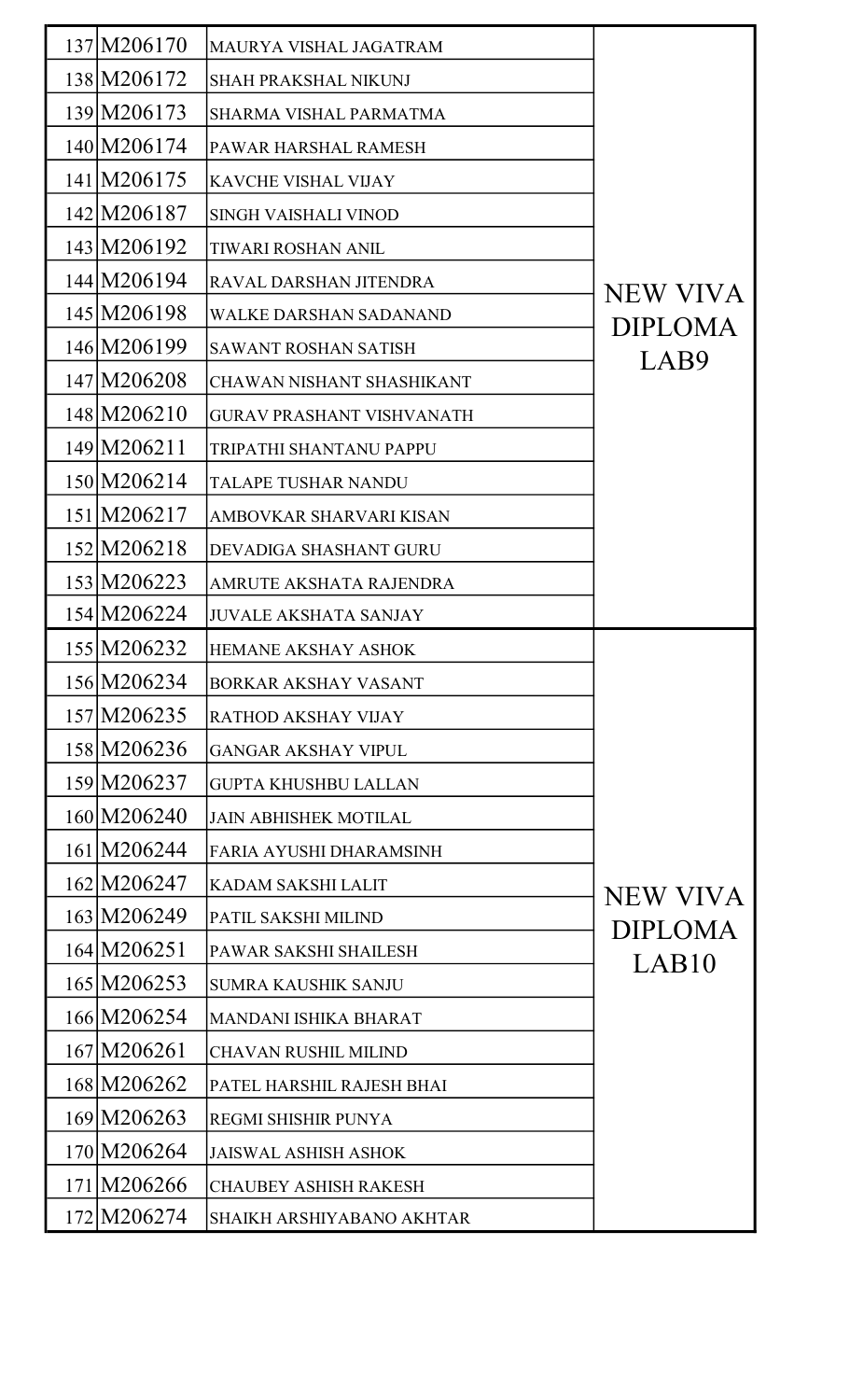| 173 M206275 | <b>MALI RAKESHKUMAR VELARAM</b>   |          |
|-------------|-----------------------------------|----------|
| 174 M206276 | SINGH AKASHKUMAR VIRENDRA PRATAP  |          |
| 175 M206277 | POOJARY ASHLESHA VISHWANTH        |          |
| 176 M206278 | <b>ODEDRA RESHMA MALDEV</b>       |          |
| 177 M206284 | MONDAL SUSHMITA BUDDHADEV         |          |
| 178 M206286 | PATEL KRISHNA CHETANKUMAR         |          |
| 179 M206288 | <b>GUPTA KRISHNA PARSHURAM</b>    |          |
| 180 M206297 | AGRAHARI SHREYA MOOLCHAND         |          |
| 181 M206302 | <b>GAWANKAR SHRUTIKA SUNIL</b>    |          |
| 182 M206306 | <b>DSOUZA JOSHUA JAMES</b>        |          |
| 183 M206307 | <b>DSOUZA JOSHUA SALVADOR</b>     |          |
| 184 M206308 | <b>LOTANKAR SHUBHAM PRAVEEN</b>   |          |
| 185 M206309 | PEDNEKAR SHUBHAM SAINATH          |          |
| 186 M206310 | NARVEKAR SHUBHAM SURESH           |          |
| 187 M206311 | <b>SARKAR BISHWAJEET AMIT</b>     |          |
| 188 M206312 | KHAMBE AISHWARYA ABHIJIT          |          |
| 189 M206313 | TRIPATHI SHWETA MANOJKUMAR        |          |
| 190 M206317 | UCHIL ADISHYA RAVI                |          |
| 191 M206318 | <b>GURAV MANSI DEEPAK</b>         |          |
| 192 M206319 | <b>BORLE MANSI MAHESH</b>         |          |
| 193 M206320 | <b>BOHRA MANSI PRADEEP</b>        |          |
| 194 M206325 | <b>SONAUANE SIDDHESH BAPURAV</b>  | NEW VIVA |
| 195 M206326 | NAIKAWDI SIDDHESH DINKAR          |          |
| 196 M206333 | <b>SELIYA MUSKAN JAMIL</b>        | LAB 114  |
| 197 M206334 | <b>SHAIKH MUSKANKHATUN MURSED</b> |          |
| 198 M206335 | <b>GOUND SANSKRUTI DILIP</b>      |          |
| 199 M206339 | PALOBA TASMIYA IMMAMUDDIN         |          |
| 200 M206344 | DEWALKAR SONALI SANDIP            |          |
| 201 M206348 | <b>KOLEY MOUSRI MOLAY</b>         |          |
| 202 M206349 | <b>SHAIKH HUSSAIN AKRAMALI</b>    |          |
| 203 M206350 | <b>KAPASI MUSTAFA TAHER</b>       |          |
| 204 M206353 | <b>BENBANSI SUJATA SUBHASH</b>    |          |
| 205 M206354 | <b>SHANBHAG SUMEDHA RAMDAS</b>    |          |
| 206 M206355 | CHILVERI SUMEET SADANAND          |          |
| 207 M206356 | <b>KASHINDE SUMIT PANDIT</b>      |          |
| 208 M206359 | <b>KANOJIYA SURAJ PRADEEP</b>     |          |
| 209 M206360 | <b>DAS SOMA SUSHANTO</b>          |          |
| 210 M206361 | <b>CARVALHO SUZANNA FRANCIS</b>   |          |
| 211 M206364 | NAREWADE SWAPNIL BHIMRAO          |          |
| 212 M206365 | <b>GHORPADE SWARUP SHASIKANT</b>  |          |
| 213 M206367 | RAJPUROHIT ABHISHEK RAMESH        |          |
| 214 M206373 | RAJPUROHIT MANSI HIRSINGH         |          |
| 215 M206374 | <b>JAIN ANKIT MOHANLAL</b>        |          |
| 216 M206375 | RAJPUROHIT NARESHSINGH MADHUSINGH |          |
| 217 M206378 | <b>SONI ROHIT RAMESH</b>          |          |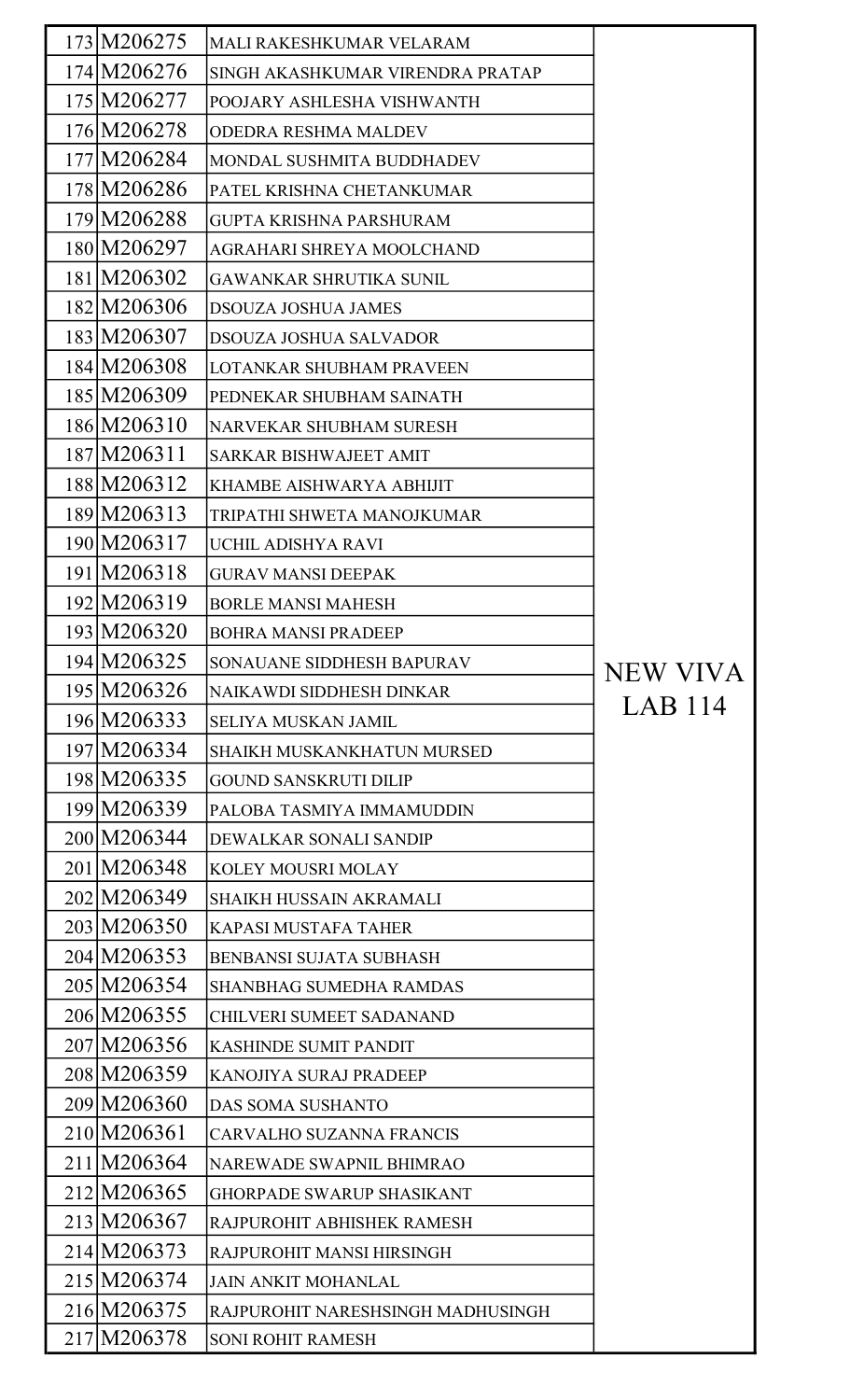| 218 M206379                | <b>NAIR ROHIT RAVI</b>           |          |
|----------------------------|----------------------------------|----------|
| 219 M206383                | PATIL SMIT SANTOSH               |          |
| 220 M206387                | DASH ARPITA AJAY                 |          |
| 221 M206390                | <b>JAIN ISHITA GANESH</b>        |          |
| 222 M206391                | <b>SINGH SWETA HRIDAYNARAYAN</b> |          |
| 223 M206392                | <b>VYAS DIXITA KAMLESHKUMAR</b>  |          |
| 224 M206394                | LOHAR SEETA PRAKASHCHAND         |          |
| 225 M206397                | PATEL SMITA RAJESH               |          |
| 226 M206400                | <b>KADAM YUKTA SANJEEVAN</b>     |          |
| 227 M206402                | <b>SHAIKH ALTAF ASGAR</b>        |          |
| 228 M 206405               | DELKAR MITALI AJIT               |          |
| 229 M206407                | MEHTA GAUTAM MUKESHBHAI          |          |
| 230 M206408                | <b>SHINDE UTTAM SANTOSH</b>      |          |
| 231 M206409                | TAMTA PRITAMKUMAR PREMKUMAR      |          |
| 232 M206410                | <b>SIDHWA KETAN JITENDRA</b>     |          |
| 233 M206411                | <b>GURJAR RATAN MANIKCHAND</b>   |          |
| 234 M206412                | <b>SUTAR CHETAN NINGAPPA</b>     |          |
| 235 M206413                | <b>JOYSHI RATAN RAMESH</b>       |          |
| 236 M206414                | PARAB CHETANA RAVINDRA           |          |
| 237 M206416                | KHEDEKAR TANISHKA MANGESH        |          |
| 238 M206417                | ACHREKAR TANMAY JITENDRA         |          |
| 239 M206421                | <b>VARMA PRITEE DINDAYAL</b>     | NEW VIVA |
| 240 M206422                | YADAV KIRTEE SABHAJEET           | LAB 102  |
| 241 M206424                | <b>SALUNKHE TEJAS SHAHAJI</b>    |          |
| 242 M206429                | MISHRA HITESH DEVNAYAK           |          |
| 243 M206432                | <b>KHUDE PRITESH RAJENDRA</b>    |          |
| 244 M 2064 34              | TIWARI RITESH VIRENDRA           |          |
| 245 M206435                | <b>GOGRI SMITH KISHOR</b>        |          |
| 246 M206436                | <b>VERMA AASTHA SHEOKUMAR</b>    |          |
| 247 M206438                | DUBEY PRATHAMESH INDRAMANI       |          |
| 248 M206439                | <b>GELYE PRATHAMESH MAHENDRA</b> |          |
| 249 M206444                | <b>SHETH HRITHIK DEVENDRA</b>    |          |
| 250 M206445                | <b>DAVID KARTHIK KARAN</b>       |          |
| 251 M206447                | ARLENE STHUTHII AZARIAH AMARAN   |          |
| 252 M206448                | <b>MULAM DIPTI AJAY</b>          |          |
| 253 M206450                | <b>KAMAT SWATI ANIL</b>          |          |
| 254 M206453                | KADAM ADITI DEEPAK               |          |
| 255 M206455                | <b>GUPTA JYOTI DINESH</b>        |          |
| 256 M206456                | <b>LAVTE PRITI GANGADAS</b>      |          |
| 257 M206460                | <b>BISHT PRITI MADANSINGH</b>    |          |
| 258 M206463                | <b>GUPTA AARTI MUNNA</b>         |          |
| 259 M206464                | DHURI KIRTI NIVRUTTI             |          |
|                            |                                  |          |
| 260 M206465                | <b>SHAH SHRUTI PARAG</b>         |          |
| 261 M206467<br>262 M206469 | PAWAR JYOTI PRABHU               |          |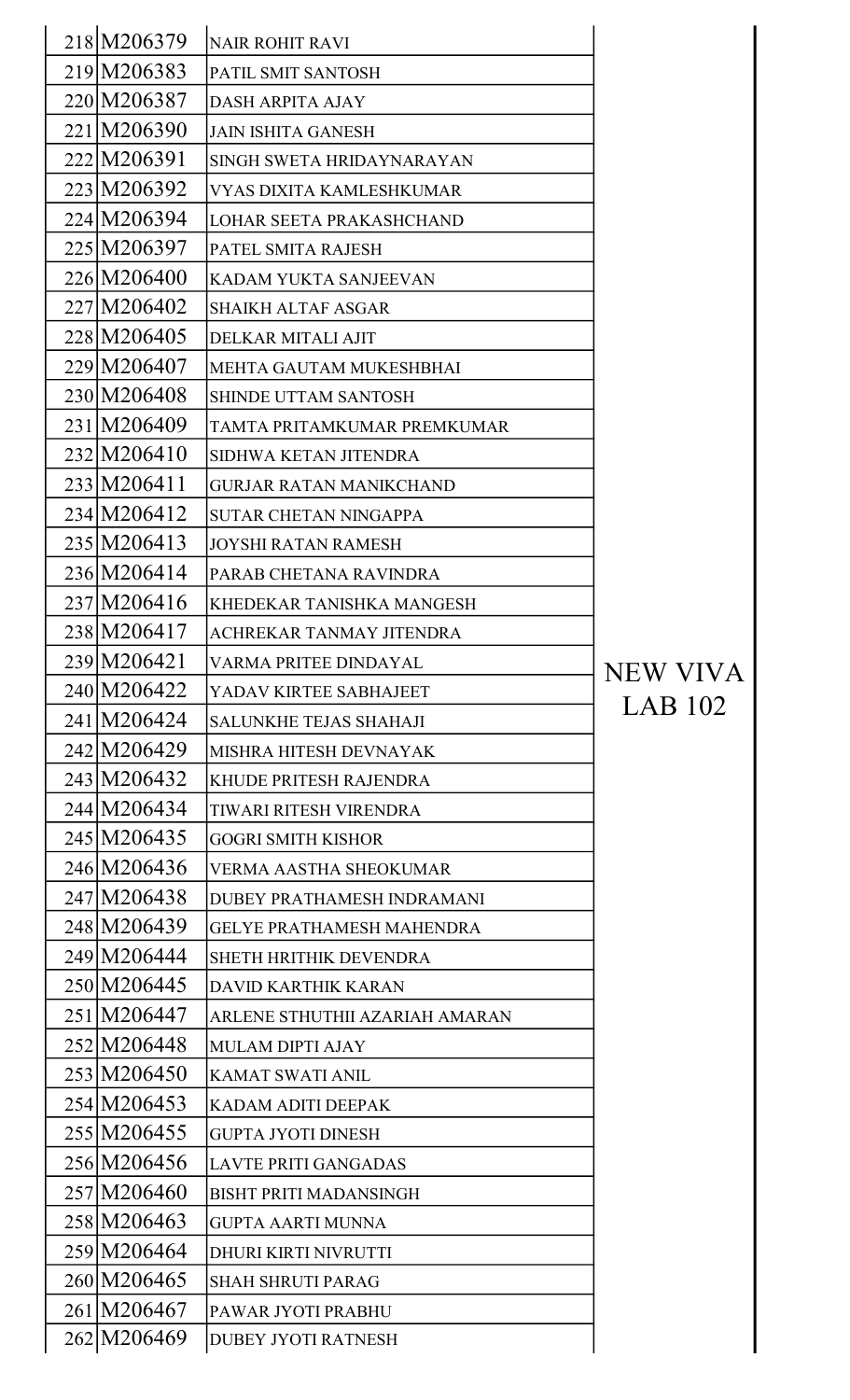| 263 M206479                | <b>KHAN MD ATIF MD SAKIR</b>                                |          |
|----------------------------|-------------------------------------------------------------|----------|
| 264 M206481                | <b>SINGH PRATIK AKHILESH</b>                                |          |
| 265 M206483                | <b>GURAV PRATIK GANPAT</b>                                  |          |
| 266 M206489                | <b>GOGRI KARTIK NILESH</b>                                  |          |
| 267 M206504                | <b>CHAVAN LATIKA SURESH</b>                                 |          |
| 268 M206518                | PANDIT YATIN SUBHASH                                        |          |
| 269 M206520                | ATHANI NITISH NAGAPPA                                       |          |
| 270 M206521                | <b>TENIYA YATISHA NARESH</b>                                |          |
| 271 M206522                | <b>GUPTA CHETNA RAMBRIJ</b>                                 |          |
| 272 M206524                | LOKHANDE TRUPTI PRAKASH                                     |          |
| 273 M206526                | RANA MOHITSINGH DHYANSINGH                                  |          |
| 274 M206528                | <b>VARMA NEETU BADRIPRASAD</b>                              |          |
| 275 M206529                | THAKUR NITU BALKRISHNA                                      |          |
| 276 M206535                | <b>KARAN KASTURI JAGDISH</b>                                |          |
| 277 M206536                | UMBARKAR TUSHAR SAWALA                                      |          |
| 278 M206537                | <b>WALVE ADITYA AJIT</b>                                    |          |
| 279 M206539                | <b>GOTAD ADITYA HARISH</b>                                  |          |
| 280 M206540                | <b>GAVAS ADITYA KESHAV</b>                                  |          |
| 281 M206548                | <b>SHARMA ANU VINOD</b>                                     |          |
| 282 M206549                | <b>LAKHANI ZUBER SAMEER</b>                                 |          |
| 283 M206550                |                                                             |          |
| 284 M206553                | MISHRA SHUBHAM DEEPAK                                       |          |
| 285 M206554                | <b>SAWANT SHUBHAM DILIP</b><br><b>MANTRI SHUBHAM DINESH</b> |          |
| 286 M206555                |                                                             |          |
| 287 M206557                | <b>VARTAK SHUBHAM DINESH</b>                                |          |
| 288 M206559                | <b>BISWAS SHUBHAM JAYDEEP</b>                               |          |
| 289 M206560                | MISHRA SHUBHAM NAVIN                                        |          |
| 290 M206561                | MHATRE SHUBHAM NITIN                                        | OLD VIVA |
|                            | <b>GHAGRE SHUBHAM RAJESH</b>                                | LAB 204A |
|                            |                                                             |          |
| 291 M206562                | TAWADE SHUBHAM SATYAWAN                                     |          |
| 292 M206568                | <b>SARODE SHUBHAM SHYAM</b>                                 |          |
| 293 M206570                | <b>UBHALE SHUBHANGI SANJAY</b>                              |          |
| 294 M206572                | PUROHIT RUCHIT MAHENDRA                                     |          |
| 295 M206578                | <b>BARTWAL SUDHANSU DIWAN</b>                               |          |
| 296 M206582                | TIWARI ANUJ JAGDISH                                         |          |
| 297 M206587                | <b>DHANE RUTUJA SANJAY</b>                                  |          |
| 298 M206589                | <b>KASRUNG SUJAL SANJAY</b>                                 |          |
| 299 M206595                | PATEL RAHUL CHANDRAKANT                                     |          |
| 300 M206599                | LUGERA PAUL LAWRENCE                                        |          |
| 301 M206602                | <b>GUPTA RAHUL RADHESHYAM</b>                               |          |
| 302 M206603                | <b>KADAM RAHUL RAJESH</b>                                   |          |
| 303 M206607                | <b>SALAP RAHUL RAMESH</b>                                   |          |
| 304 M206609                | <b>RASAL VIPUL SANJAY</b>                                   |          |
| 305 M206610                | PARTE MEHUL SANTOSH                                         |          |
| 306 M206616                | <b>MARATHE SUMIT MANOJ</b>                                  |          |
| 307 M206617                | KUNDAR SOUMYA RAJSHEKAR                                     |          |
| 308 M206619                | <b>RANGA VARUN PRAKASH</b>                                  |          |
| 309 M206624                | <b>SAKPAL MRUNAL MANESH</b>                                 |          |
| 310 M206625                | PAGADE VRUNALI PRAKASH                                      |          |
| 311 M206632                | PAWASKAR UNMANI UMESH                                       |          |
| 312 M206635                | <b>THAKUR ANUP KISHAN</b>                                   |          |
| 313 M206638                | MANJARE RUPESH DATTARAM                                     |          |
| 314 M206640                | <b>SHETTY TRUPTI GANGADHAR</b>                              |          |
| 315 M206643                | <b>SAHOO MAYUR SHARAD</b>                                   |          |
| 316 M206646<br>317 M206647 | TIWARI SOURABH ANAND<br><b>MISTRY SAURABH PARESH</b>        |          |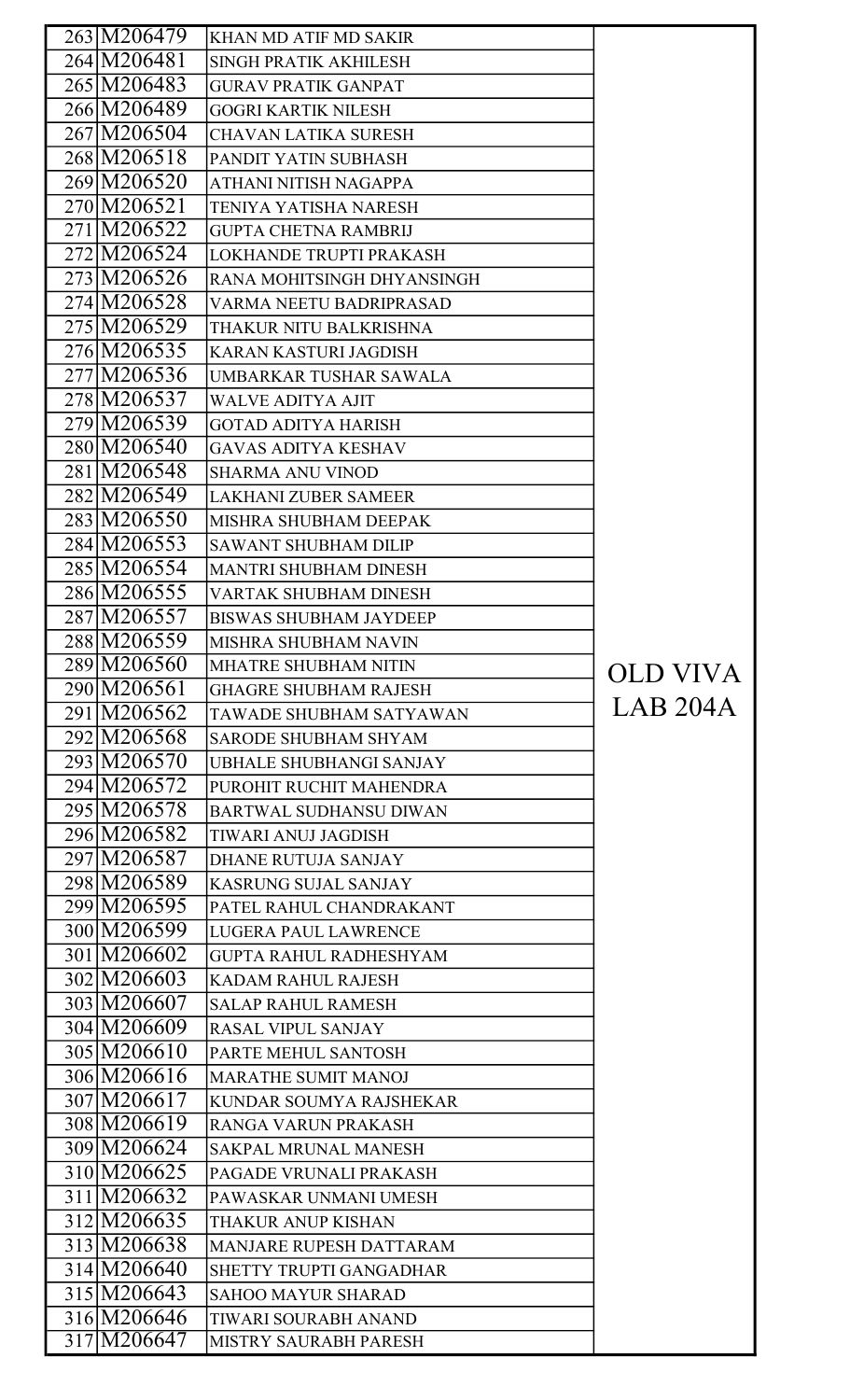| 318 M206650 | <b>BHURUK ANURADHA HANUMANT</b> |                 |
|-------------|---------------------------------|-----------------|
| 319 M206651 | MISHRA ANURAG SHANKAR           |                 |
| 320 M206652 | TALEKAR SURAJ KASHIRAM          |                 |
| 321 M206656 | <b>CHHEDA GAURANG MAYUR</b>     |                 |
| 322 M206657 | PANDEY GAURAV BALDEV            |                 |
| 323 M206658 | KHAMBE GAURAV DASHRATH          |                 |
| 324 M206659 | MHATRE GAURAV JAGDISH           |                 |
| 325 M206660 | TIWARI GAURAV RAJESHKUMAR       |                 |
| 326 M206661 | PANDEY GAURAV SHIVKUMAR         |                 |
| 327 M206663 | THAKUR SAURAVKUMAR BIKALKUMAR   |                 |
| 328 M206664 | <b>CHODHRI SURESH JASARAM</b>   |                 |
| 329 M206666 | PUROHIT SURESH RATILAL          |                 |
| 330 M206669 | <b>SHINDE GAURI DILIP</b>       |                 |
| 331 M206676 | KANSWAL SURUCHI LILAPRASAD      |                 |
| 332 M206678 | KHAMKAR DURVAKSHI DILIP         |                 |
| 333 M206679 | <b>GHADSHI SURYAKANT SURESH</b> |                 |
| 334 M206680 | <b>LOBO CLETUS RUJAY</b>        |                 |
| 335 M206681 | <b>SHAIKH KAUSAR AMJAD</b>      |                 |
| 336 M206682 | <b>TIWARI AYUSH DILIP</b>       |                 |
| 337 M206683 | <b>GUPTA ANKUSH DILIP</b>       |                 |
| 338 M206684 | PATIL ANKUSH SANJAY             |                 |
| 339 M206689 | <b>JANGAM BHUSHAN GOVIND</b>    |                 |
| 340 M206694 | PANDYA KHUSHI ASHOK             |                 |
| 341 M206695 | <b>KUNDER KAUSHIK UDAY</b>      |                 |
| 342 M206696 | SHETTY HRUSHIKA HARISH          | <b>OLD VIVA</b> |
| 343 M206701 | KAMBLE ANUSHKA MAHENDRA         |                 |
| 344 M206702 | <b>SAWANT ANUSHKA PRAMOD</b>    | LAB 204B        |
| 345 M206703 | <b>BHOSLE ANUSHRI RAJAN</b>     |                 |
| 346 M206705 | <b>BHOSLE SRUSHTI SACHIN</b>    |                 |
| 347 M206708 | <b>TAWDE AMRUTA SANJAY</b>      |                 |
| 348 M206713 | <b>NAIK VIBHUTI HEMANT</b>      |                 |
| 349 M206714 | MEHER SHRUTI RAGHUNATH          |                 |
| 350 M206718 | <b>GURAV SHRUTI VILAS</b>       |                 |
| 351 M206722 | AMBEKAR RUTIK RAJESH            |                 |
| 352 M206723 | PADAVE HRUTIK RAVINDRA          |                 |
| 353 M206724 | PATIL SHRUTIKA DILIP            |                 |
| 354 M206727 | SAPTE ASHUTOSH ABHIMANYU        |                 |
| 355 M206733 | <b>SURTI DHRUVIN AJAY</b>       |                 |
| 356 M206736 | <b>JHA KESHAV BALRAM</b>        |                 |
| 357 M206738 | SHRIVASTAV GAURAV               |                 |
| 358 M206739 | <b>JHA PRANAV GHANSHYAM</b>     |                 |
| 359 M206740 | RAWAT SHIV GYANSINGH            |                 |
| 360 M206743 | SHRIVASTAV PRIKANKSHA AJAY      |                 |
| 361 M206744 | POL PRANAV RAVINDRA             |                 |
| 362 M206746 | SHRIVASTAV SHUBHAM UMESH        |                 |
| 363 M206747 | YADAV SHIV VIJAY                |                 |
| 364 M206750 | <b>AGRE APURVA SANJAY</b>       |                 |
| 365 M206751 | DALVI PURVA SHAMKANT            |                 |
| 366 M206752 | SAGVEKAR VAISHNAVI PURUSHOTTAM  |                 |
| 367 M206753 | BHALEKAR VAISHNAVI JITENDRA     |                 |
| 368 M206754 | PHULEKAR VAISHNAVI ARUN         |                 |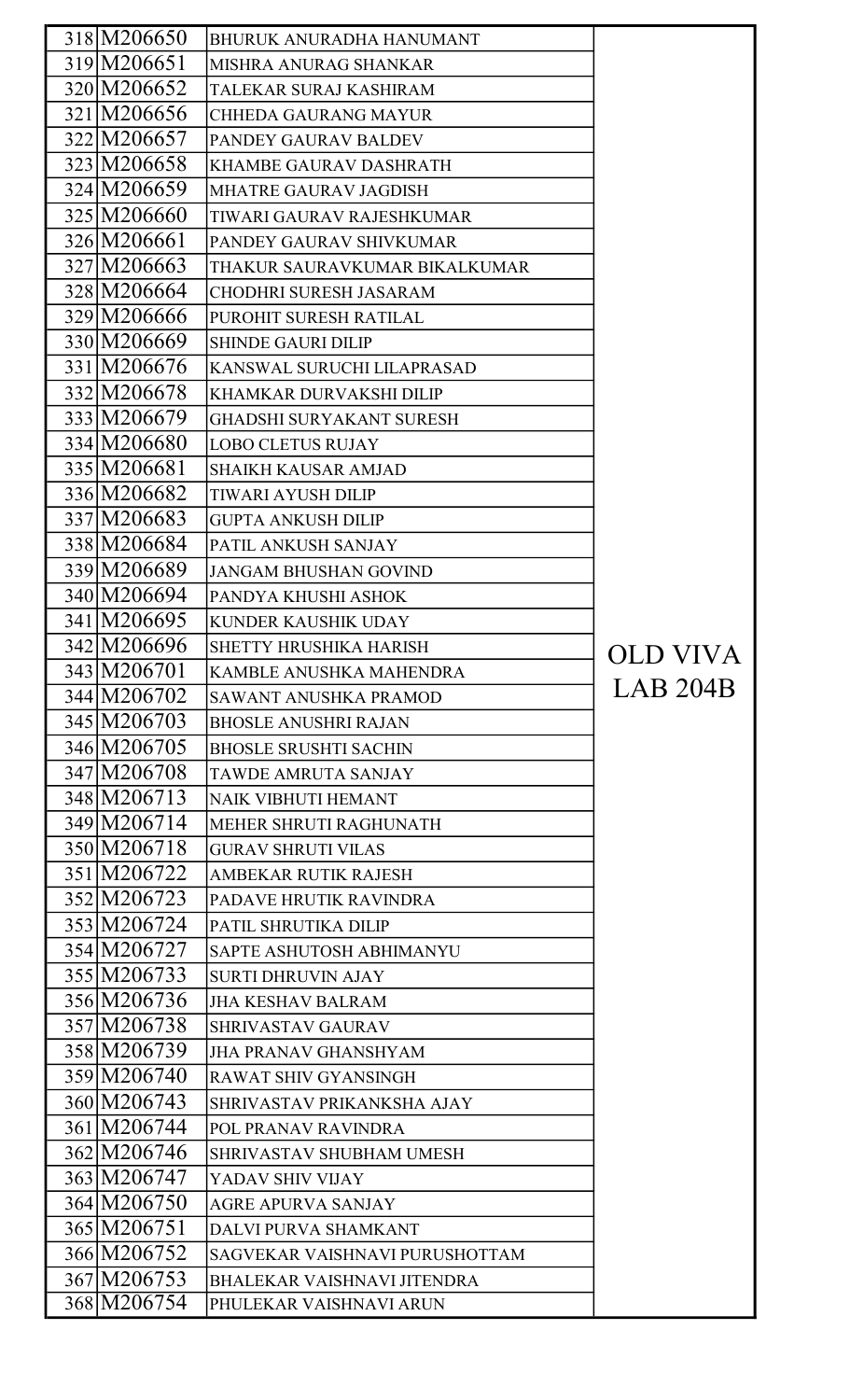| 369 M206760  | PATIL BHAVANA RAVINDRA          |          |
|--------------|---------------------------------|----------|
| 370 M206764  | <b>SINGH SHIVANI KUNWAR</b>     |          |
| 371 M206767  | LOTANKAR VARUN VISHWANATH       |          |
| 372 M206770  | <b>SATGHARE VEDANT VIJAY</b>    |          |
| 373 M206773  | <b>KARNIK NIVEDITA SANJAY</b>   |          |
| 374 M 206777 | <b>JAGTAP VIVEK SURYAKANT</b>   |          |
| 375 M206779  | PAWAR SARVESH ANANT             |          |
| 376 M206782  | PATIL SARVESH JAGDISH           |          |
| 377 M206783  | NAYAK BHAVESH KISCHANDRA        |          |
| 378 M206788  | PAWAR TANVI MAHENDRA            |          |
| 379 M206791  | <b>KATE JANHVI RUPESH</b>       |          |
| 380 M206798  | <b>GOSAR BHAVIK DEEPAK</b>      |          |
| 381 M206801  | PATIL BHAVIKA VAIBHAV           |          |
| 382 M206804  | KANOJIYA VINAY VINOD            |          |
| 383 M206805  | KAINTURA VINAYAK MADAN          |          |
| 384 M206810  | <b>JHA MALA VISHWAMOHAN</b>     |          |
| 385 M206812  | KOTIAN LAVITA SEENA             |          |
| 386 M206814  | <b>SHARMA KAVITA VINOD</b>      |          |
| 387 M206815  | AGRAHARI VIVEK JITENDRA         |          |
| 388 M206818  | <b>UPADHYAY VIVEK SUNIL</b>     |          |
| 389 M206822  | MADHAV DIVYA DATTATRAYA         |          |
| 390 M206823  | <b>PAGARE DIVYA DILIP</b>       | OLD VIVA |
| 391 M206824  | <b>SHINDE DIVYA DILIP</b>       |          |
| 392 M206826  | VARTAK DIVYA HEMANT             | LAB 311A |
| 393 M206827  | <b>MISHRA DIVYA SANJAY</b>      |          |
| 394 M206829  | MISHRA DIVYANSHU SACHHIDANAND   |          |
| 395 M206831  | PANDEY PAWAN AKHILESH           |          |
| 396 M206837  | <b>JAIN YASHWARDHINI PRAVIN</b> |          |
| 397 M206838  | <b>SURU AISHWARYA YOGESH</b>    |          |
| 398 M206841  | MOHITE SHWETA ATMARAM           |          |
| 399 M206846  | DHOPAT SHWETANJALI SANTOSH      |          |
| 400 M206847  | <b>JOSHI RUTWIK VISHAL</b>      |          |
| 401 M206848  | KINI DHRUWIN NARENDRA           |          |
| 402 M206851  | <b>RATHOD MAX RAJESH</b>        |          |
| 403 M206853  | MAURYA LAXMI RAMASHRAY          |          |
| 404 M206858  | <b>DASS HENRY HARRY</b>         |          |
| 405 M206859  | <b>JADHAV JAY MAHESH</b>        |          |
| 406 M206862  | <b>RAUT VIJAY PANDURANG</b>     |          |
| 407 M206863  | <b>OHOL GLORY PHILIP</b>        |          |
| 408 M206864  | <b>RAUT SUNNY RAJU</b>          |          |
| 409 M206868  | MADDHESHIYA ANKITA SURESH       |          |
| 410 M206872  | DUBE ADITYA DHARMENDRA          |          |
| 411 M206875  | <b>MORE ADITYA HARSHAD</b>      |          |
| 412 M206877  | <b>DUBEY DIVYA JITENDRA</b>     |          |
| 413 M206878  | SHETH PRIYA KALPESH             |          |